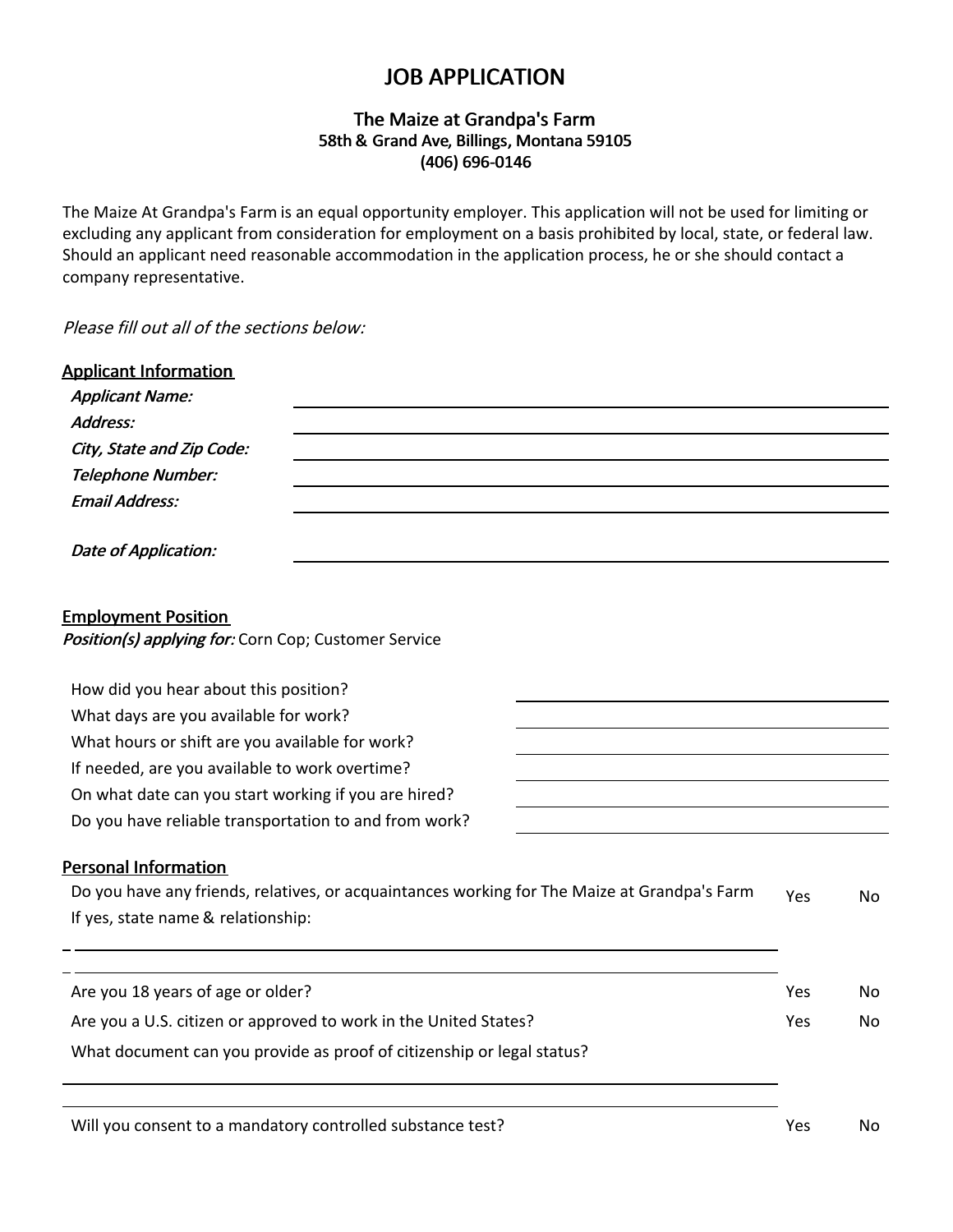If yes, please describe accommodations required below.

| Have you ever been convicted of a criminal offense (felony or misdemeanor)?                            | Yes | No. |
|--------------------------------------------------------------------------------------------------------|-----|-----|
| If yes, please state the nature of the crime(s), when and where convicted and disposition of the case: |     |     |

(Note: No applicant will be denied employment solely on thegrounds of conviction of a criminal offense. The date of the offense, the nature of the offense, including any significant details that affect the description of the event, and the surrounding circumstances and the relevance of the offense to the position(s) applied for may, however, be considered.)

### Job Skills/Qualifications

Please list below the skills and qualifications you possess for the position for which you are applying:

(Note: The Maize at Grandpa's Farmcomplies with the ADA and considers reasonable accommodation measures that may be necessary for eligible applicants/employees to perform essential functions. )

## Education and Training

#### High School

| Name | Location (City, State) | Year Graduated | Degree Earned |
|------|------------------------|----------------|---------------|
|      |                        |                |               |

#### College/University

| Name | Location (City, State) | Year Graduated | Degree Larned |
|------|------------------------|----------------|---------------|
|      |                        |                |               |

#### Vocational School/Specialized Training

| Name | Location (City, State) | Year Graduated | Degree Earned |
|------|------------------------|----------------|---------------|
|      |                        |                |               |

#### Military:

Are you a member of the Armed Services?

What branch of the military did you enlist?

What was your military rank when discharged?

How many years did you serve in the military?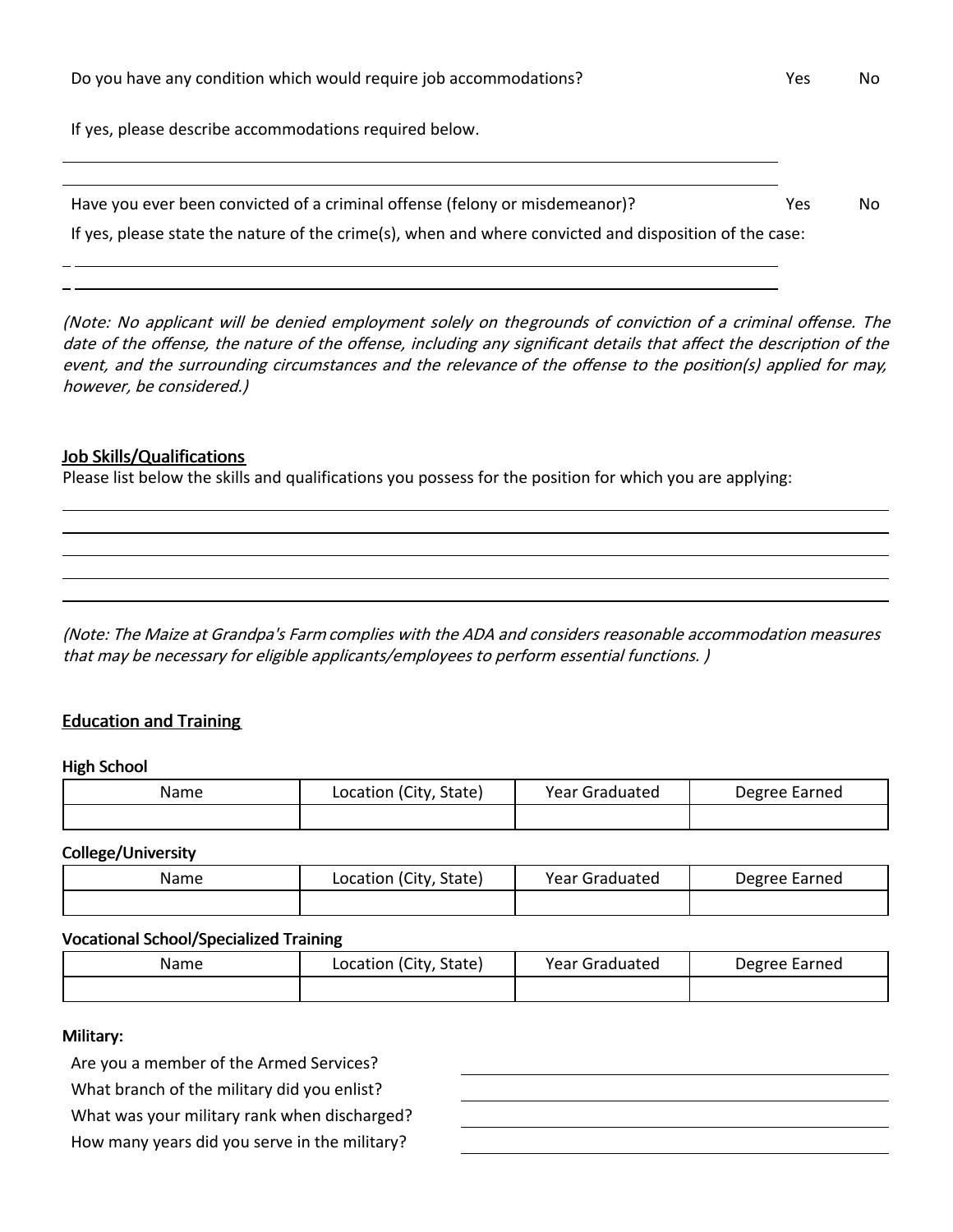What military skills do you possess that would be an asset for this position?

| <b>Previous Employment</b> |  |
|----------------------------|--|
| <b>Employer Name:</b>      |  |
| Job Title:                 |  |
| <b>Supervisor Name:</b>    |  |
| <b>Employer Address:</b>   |  |
| City, State and Zip Code:  |  |
| Employer Telephone:        |  |
| Dates Employed:            |  |
| Reason for leaving:        |  |
| <b>Employer Name:</b>      |  |
| Job Title:                 |  |
| <b>Supervisor Name:</b>    |  |
| <b>Employer Address:</b>   |  |
| City, State and Zip Code:  |  |
| <b>Employer Telephone:</b> |  |
| Dates Employed:            |  |
| Reason for leaving:        |  |
| <b>Employer Name:</b>      |  |
| Job Title:                 |  |
|                            |  |
| <b>Supervisor Name:</b>    |  |
| <b>Employer Address:</b>   |  |
| City, State and Zip Code:  |  |
| Employer Telephone:        |  |
| Dates Employed:            |  |
| Reason for leaving:        |  |

## References

Please provide 2 personal and professional reference(s) below:

| Reference | <b>Contact Information</b> |
|-----------|----------------------------|
|           |                            |
|           |                            |

# AT-WILL EMPLOYMENT

The relationship between you and theThe Maize at Grandpa's Farmis referred to as "employment at will." This means that your employment can be terminated at any time for any reason, with or without cause, with or without notice, by you or the The Maize at Grandpa's Farm No representative ofThe Maize at Grandpa's Farm has authority to enter into any agreement contrary to the foregoing "employment at will" relationship. You